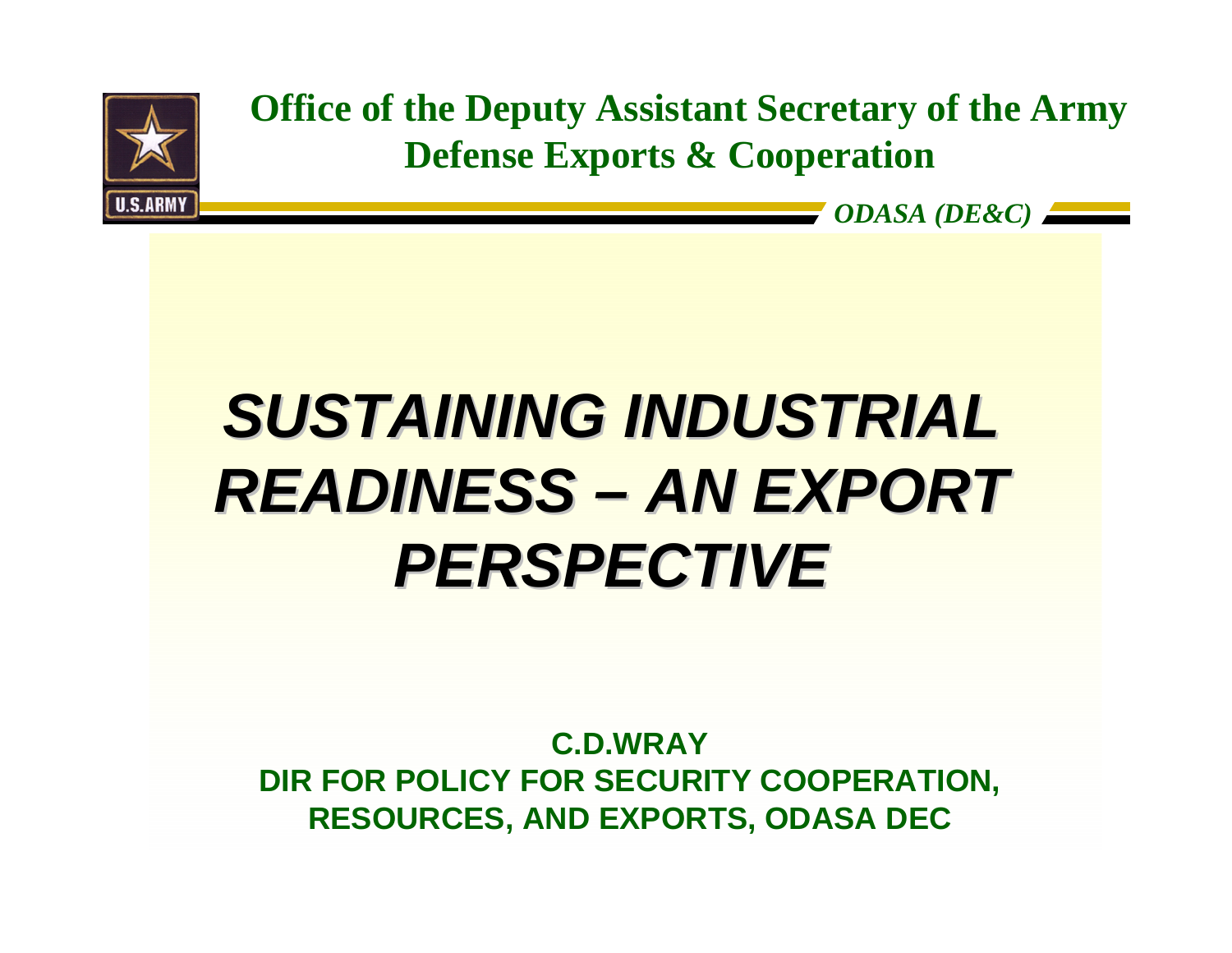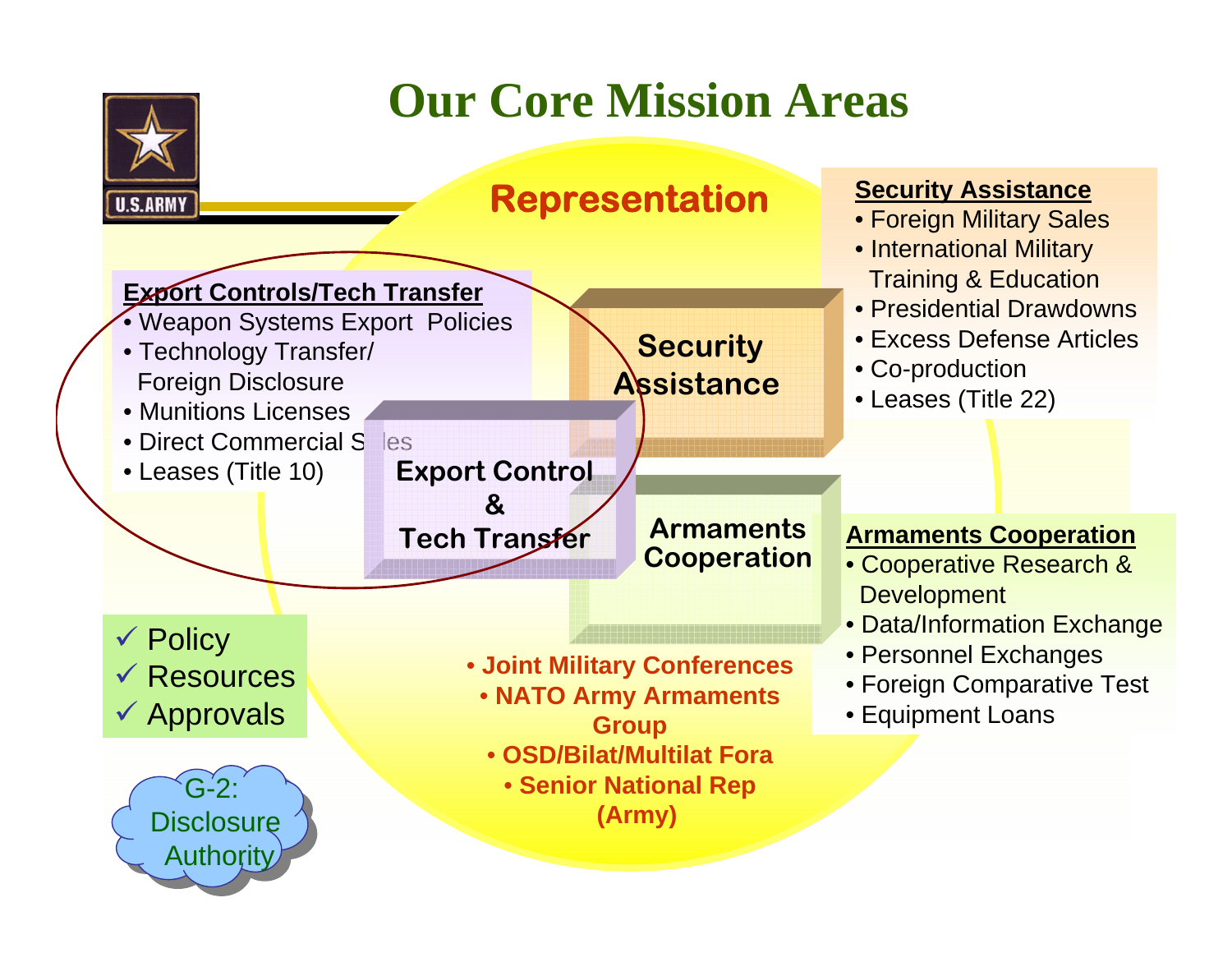

## Sustaining the Base

*ODASA (DE&C)*

Sustainment Presents A Huge Challenge

What? Products, Technologies, Capabilities?

- Who? How much capacity do you need to sustain? Preserve competition?
- Where? What mix of domestic and international (sales, tech transfer, off-shore capacity) is acceptable? Buy America?
- How? Darwin? Welfare? Other?

What role can or should "exports" play in industrial base health?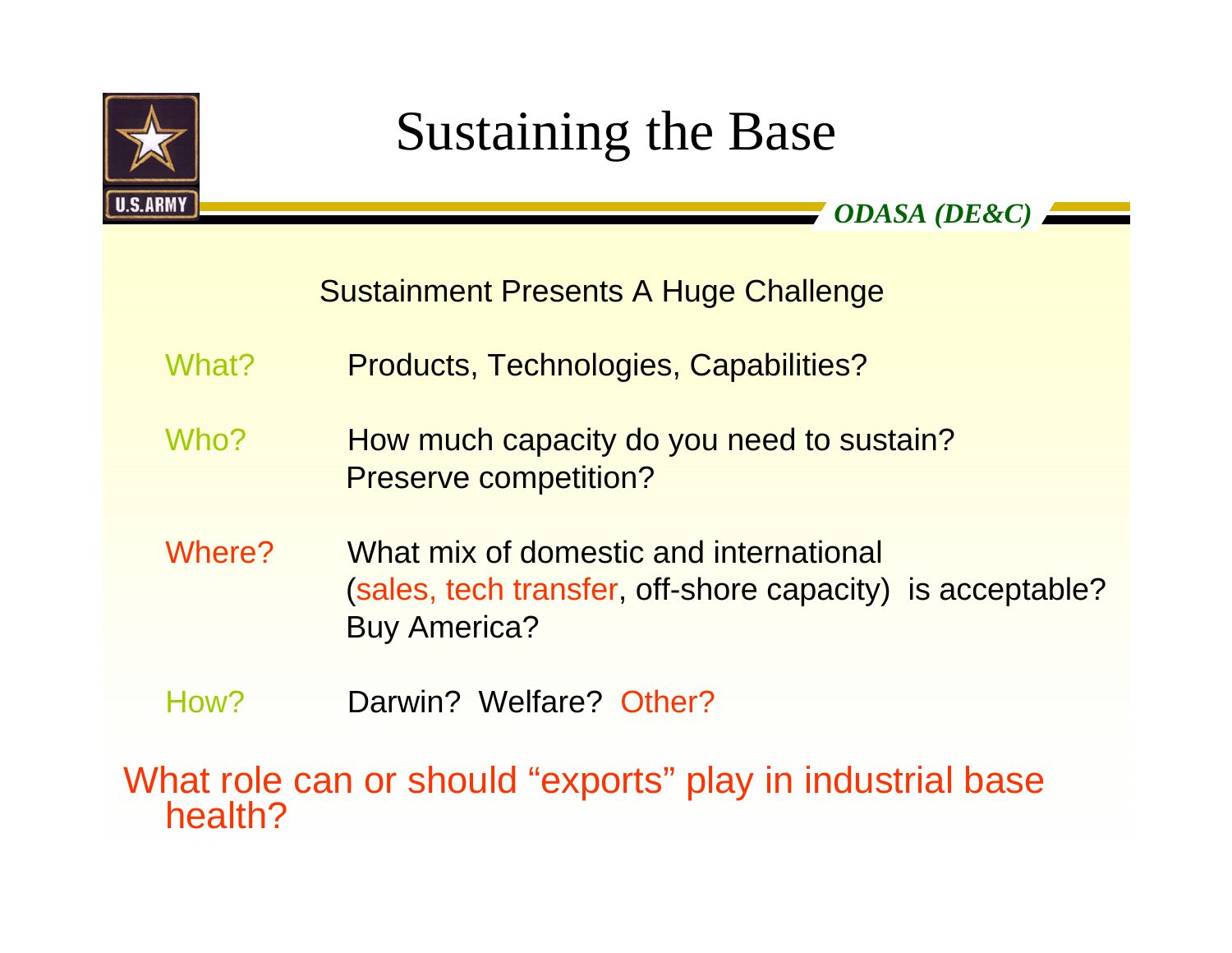

#### **Sustaining Industrial Readiness**

- $\bullet$  Requires Decisions and Commitment from Industry and the Government
	- <sup>+</sup> Strategy
	- + Action Plan
	- <sup>+</sup> Discipline

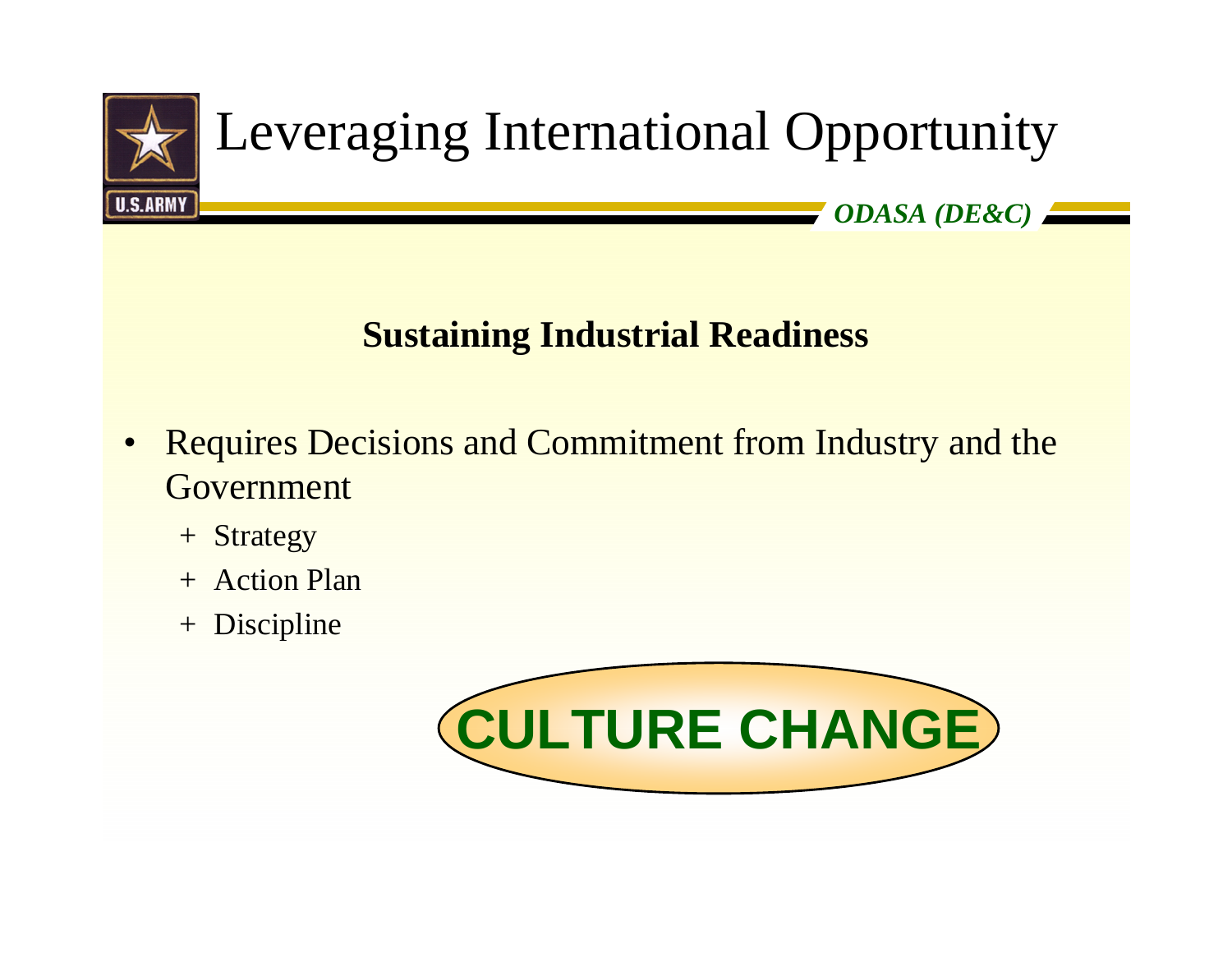

## Leveraging International Opportunity

*ODASA (DE&C)*

### OPEN INVITATION

- $\bullet$ To Partner on Solutions
- $\bullet$ Share Market Intelligence
- •Discuss ITAR Exemptions
- $\bullet$  To Discuss Army Export Policy
	- + Consider Waivers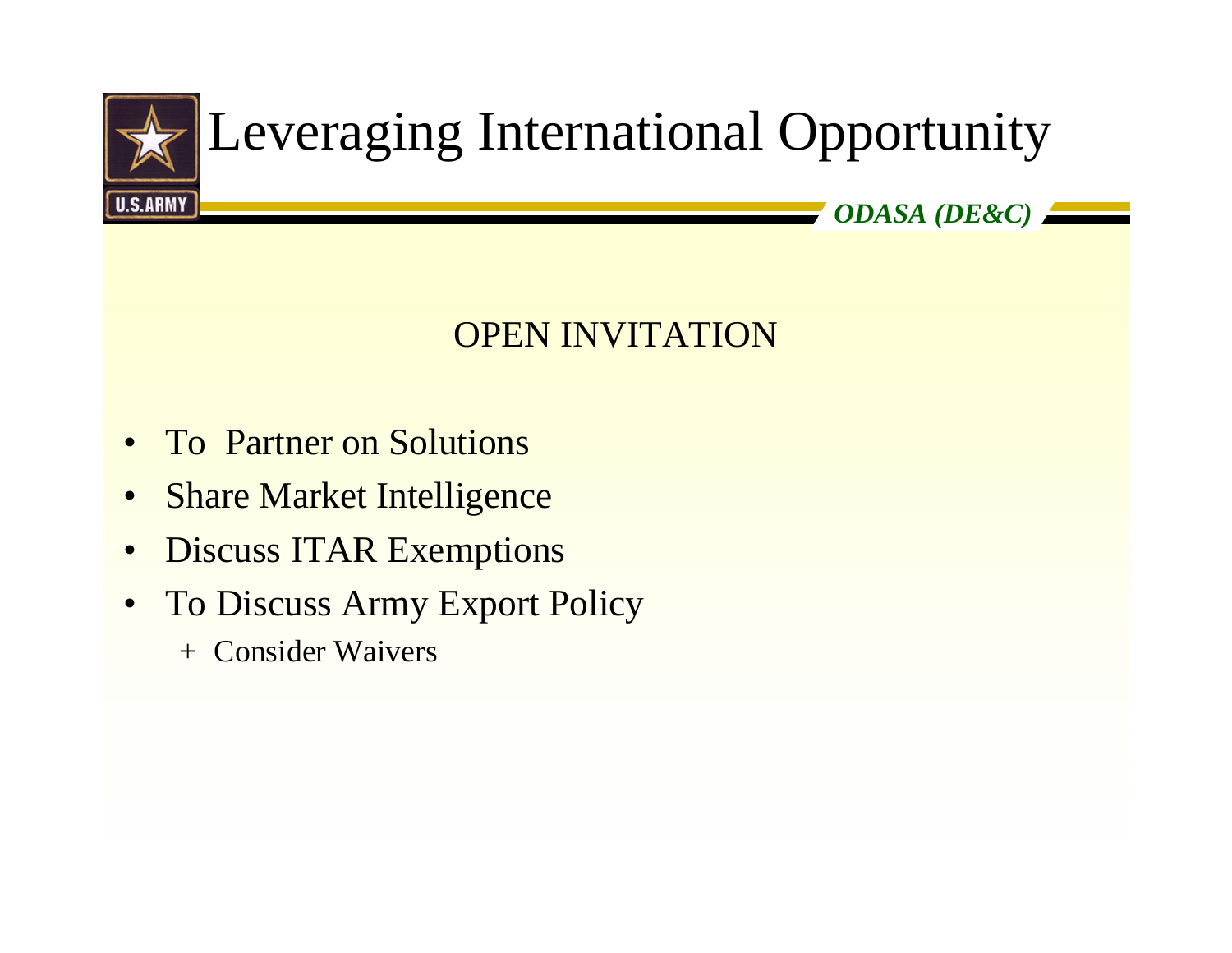

**G-2 / 3 / 4 / 8**

**\* Developed by DASA DEC**

**Army Export Policy\***

**ASA (ALT)**

### **Army Export Policy**

*ODASA (DE&C)* ♦ **Issued to Army stakeholders** ♦ **Army Position of Record** • **Country / Configuration Release SECARMYWHO DECIDESCSA**♦ **Presidential Decision Directive (PDD 34)** • **Sets criteria to evaluate potential arms transfers** ♦ **SECDEF Strategic Vision** • **Maintain U.S. forces' operational edge** • **Increase access to foreign facilities** • **Continue to pursue coalition building**  ♦ **CSA Campaign Plan** • **Operationally and tactically agile** • **Dominate in all operating environments** • **Ensure protection to the warfighter** • **Preserve / protect Army's technology overmatch WHY**♦ **Support international programs; while protecting national security equities / Army's technology overmatch** • **Balance "share" and "protect" interests** ♦ **Technology Protection is a front-end function for weapon systems** • **Program Protection Plan** • **Technology Assessment Control Plan** ♦ **Critical Program Information** • **Security Classification Guide** • **Delegation of Disclosure Letter** • **Risk assessment / foreign availability** • **LO/CLO Policy** • **National Disclosure Policy HOW IMPLEMENTEDHOW DEVELOPED**

•

**PEO / PM**

- **Export variants**
- **Transfers of hardware / software / information / Data**
- • **Special Security Protection / Procedures**
	- •**Anti-tamper**
	- •**No software source code for sensitive systems**
	- •**Limit maintenance test procedures/equipment**
- ♦ **Embedded in Army Foreign Military Sales (FMS), Direct Commercial Sales (DCS) and International Cooperation Program processes**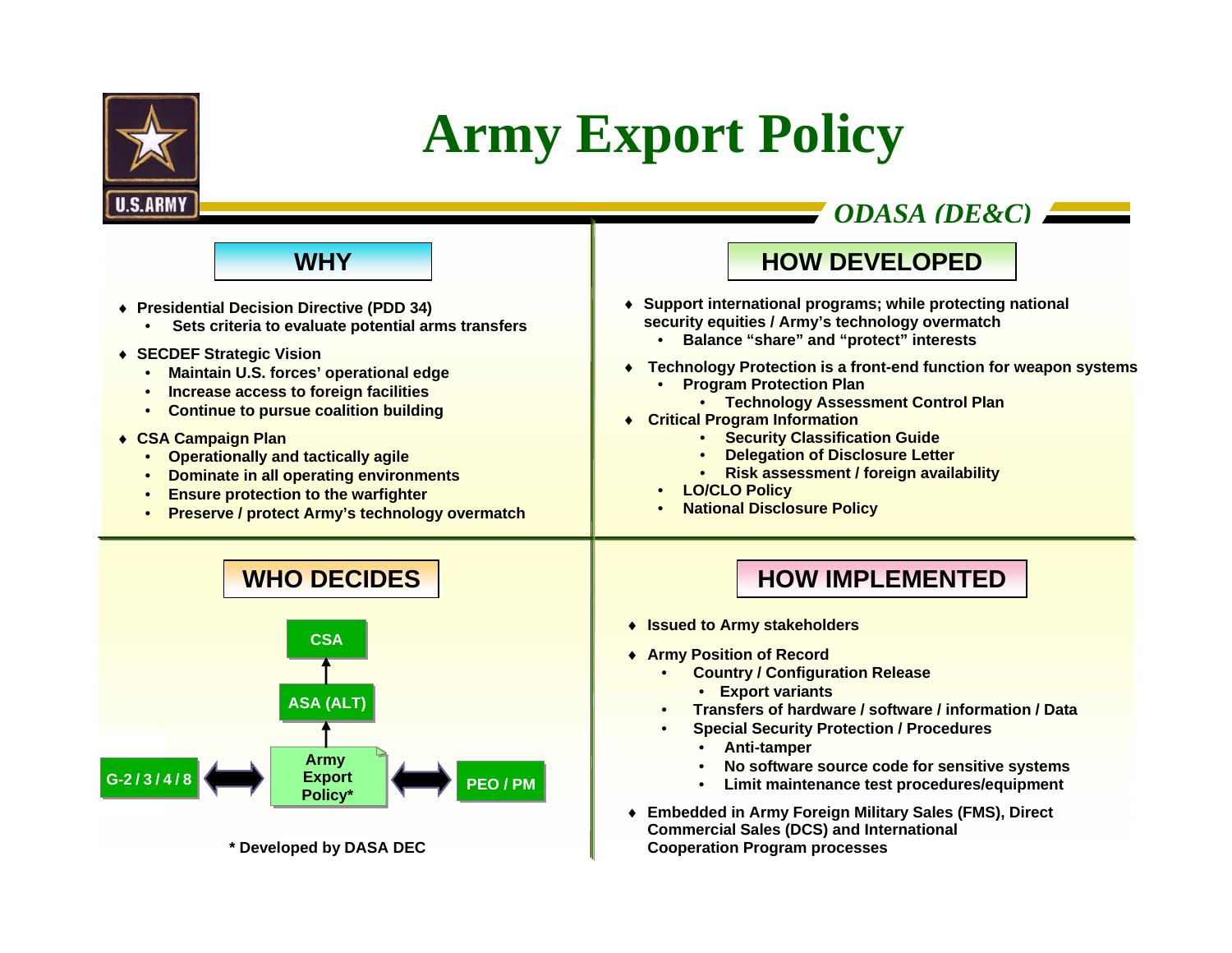

# Leveraging International Opportunity

*ODASA (DE&C)*

#### THE POSSIBLE SUSTAINMENT PATH FORWARD

- $\bullet$  Conduct meaningful dialogue with industry (IPT?) involved in international sales – led by the Army acquisition community and supported by Army export policy staff
- To determine "how" to implement the international piece of the choices (what, who, where) made
- To produce an international action plan that engages all equities – industry and government towards a coherent industrial base sustainment goal

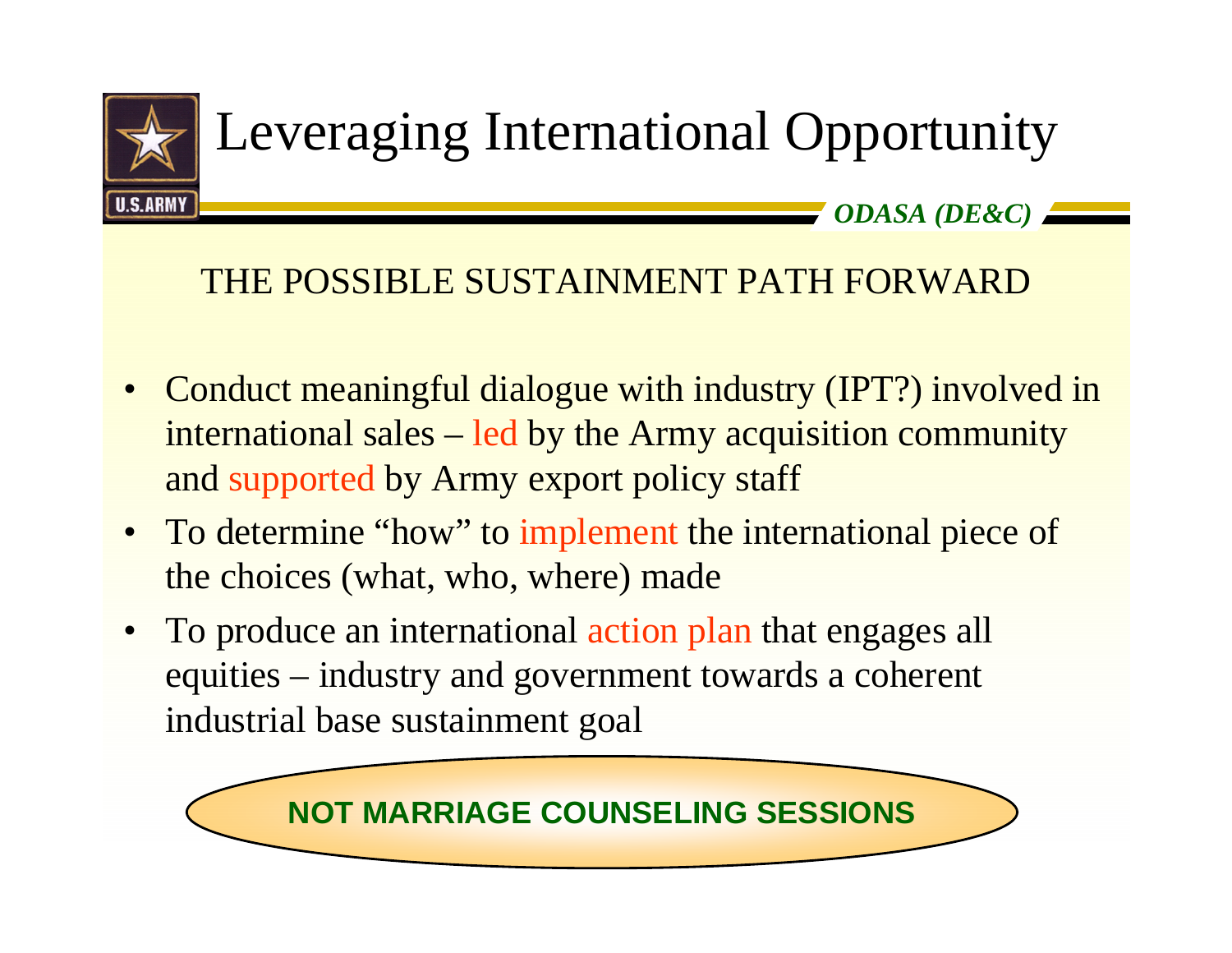

## Leveraging International Opportunity

*ODASA (DE&C)*

#### **OBSERVATIONS**

- $\bullet$  The Army munitions industrial base is a unique industry-government partnership providing high quality, reliable capabilities that are generally available from foreign sources of supply. Niche capabilities not avail from other sources are generally low volume, medium to high cost .
- $\bullet$  The "base" consists of suppliers who range in source from arsenal-based to solely commercial facilities/plants and in size from small independent manufacturers to major primes.
- $\bullet$  The "base" manifests the worst and best traits of its variety in size and supplier base (regarding international sales).